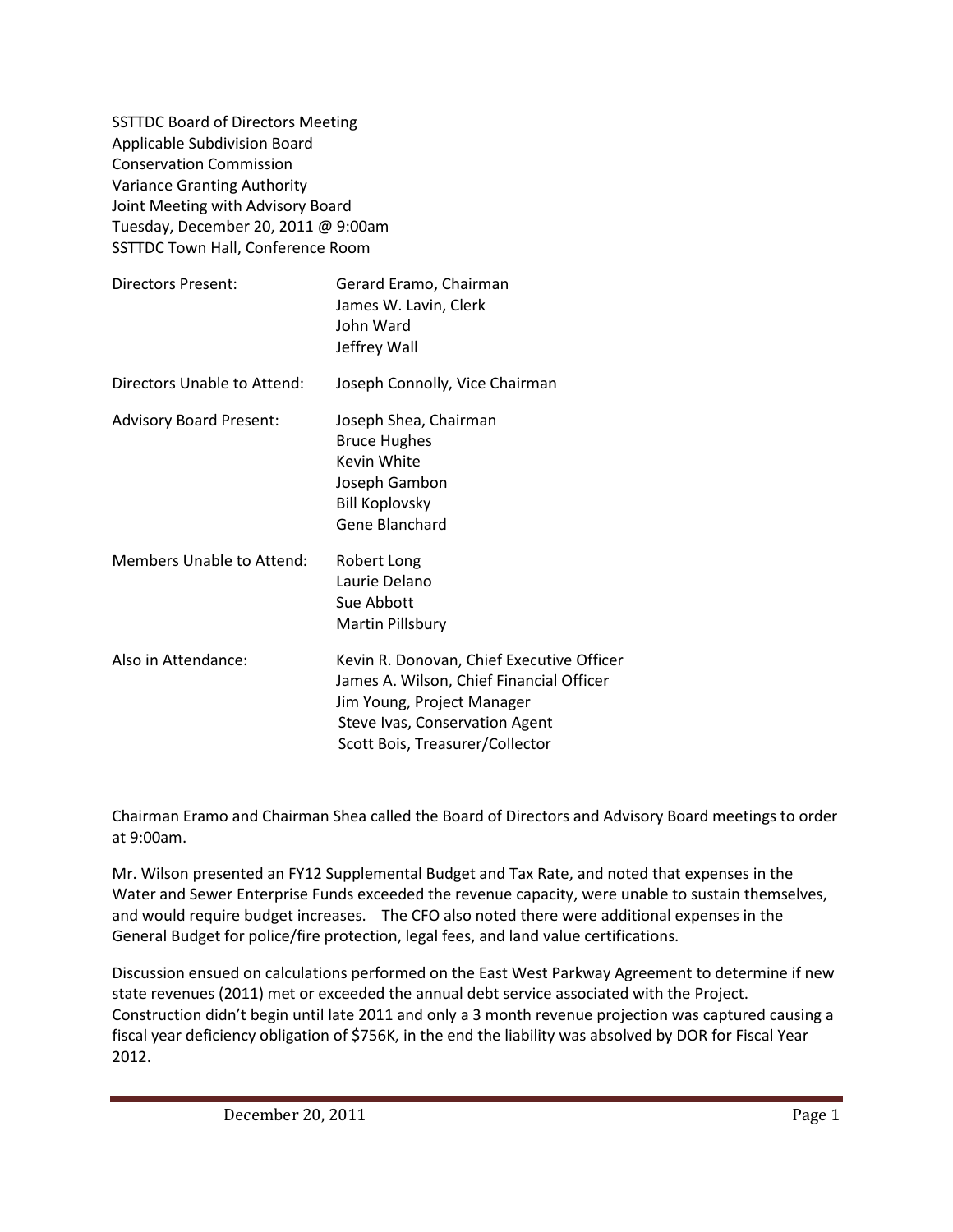The CFO recommended the Board raise and appropriate \$439K from available revenues (building permits, pro forma tax, LNR entitlement fee) to repay a portion of the debt deficiency, and noted there was \$291K in a reserve account for debt deficiency. These two sources would pay the obligation in full, and would be included in the FY13 budget. This calculation will be made every year for 30 years and will require DOR certification.

The CFO then reviewed the Water and Sewer Enterprise Funds. The Corporation must submit annual rate studies on the prior years' use and charges to DOR. DOR guidelines do not allow revenues to be raised beyond what was utilized the year before. As a result, the Enterprise Funds cannot self sustain. Funds must be raised on the General Ledger side and decreased on the Enterprise Fund side in order to remain in compliance with statutes. The CFO presented 3 Board Measures for the Directors' consideration.

# Board Measure 11-070 – FY12 Supplemental Budget

**VOTED: Motion of John Ward that the South Shore Tri-Town Development Corporation raise and appropriate the sum \$2,060,852.00 to provide for all the expenses for the maintenance and operation of SSTTDC's several departments and activities for the fiscal year 2012 in accord with the attached Exhibit A (an increase in the operation expenses of SSTTDC of \$535,705.00) – Furthermore – That the SSTTDC raise and appropriate the sum of \$439,000 from available revenues for the purpose of funding the Parkway Deficiency (as certified by the MA DOR) less the reserves being held by the MA Department of AnF available revenues \$290,092. That said sum is to be raised as per the attached Schedule B and is to be paid only upon payment of said sums (Special Assessment, Pro-forma Tax and Entitlement Fee). This measure is intended to increase by \$974,750 the appropriation of \$1,525,102 as voted in measure 11-015 that includes a \$130K budget for overlay for abatements. Unanimous 4-0 vote**

# Board Measure 11-071 – Water Department

**VOTED: Motion of James Lavin, seconded by Jeffrey Wall that the South Shore Tri-Town Development Corporation raise and appropriate the sum of \$137,500 to provide for all the expenses for the maintenance and operation of the Water Department's activities for the fiscal year 2012 in accord with the attached Exhibit A. This measure is intended to decrease by \$1,400.00 the appropriation of \$138,900 as voted in measure 11-017.**

**Unanimous 4-0 vote**

# Board Measure 11-072 – Sewer Department

**VOTED: Motion of Jeffrey Wall, seconded by James Lavin that the South Shore Tri-Town Development Corporation raise and appropriate the sum \$187,500 to provide for all the expenses for the maintenance and operation of the Sewer Department's activities for the fiscal year 2012 in accord with the attached Exhibit A. This measure is intended to decrease the appropriation of \$227,500 as vote din measure 11-016 by the amount of \$40,000. Unanimous 4-0 vote**

9:00AM VARIANCE GRANTING AUTHORITY PUBLIC HEARING - The Meadows at SouthFIeld Highlands - IBG Highlands LLC. The Board voted to open the Public Hearing at 9:10am.

Notification and public advertising of the Hearing was published in the Patriot Ledger on Dec. 5<sup>th</sup> and 12th, 2011…. *for the VGA's consideration of the applicants request to obtain two variances from the terms of the By-Laws, for Townhouse-1 Building Form codes for proposed housing units shown on lot numbers 10, 12, 20, 22, 28 and 30 on the site plan application for parcels R2B, R2C and R2D - 1)relief on*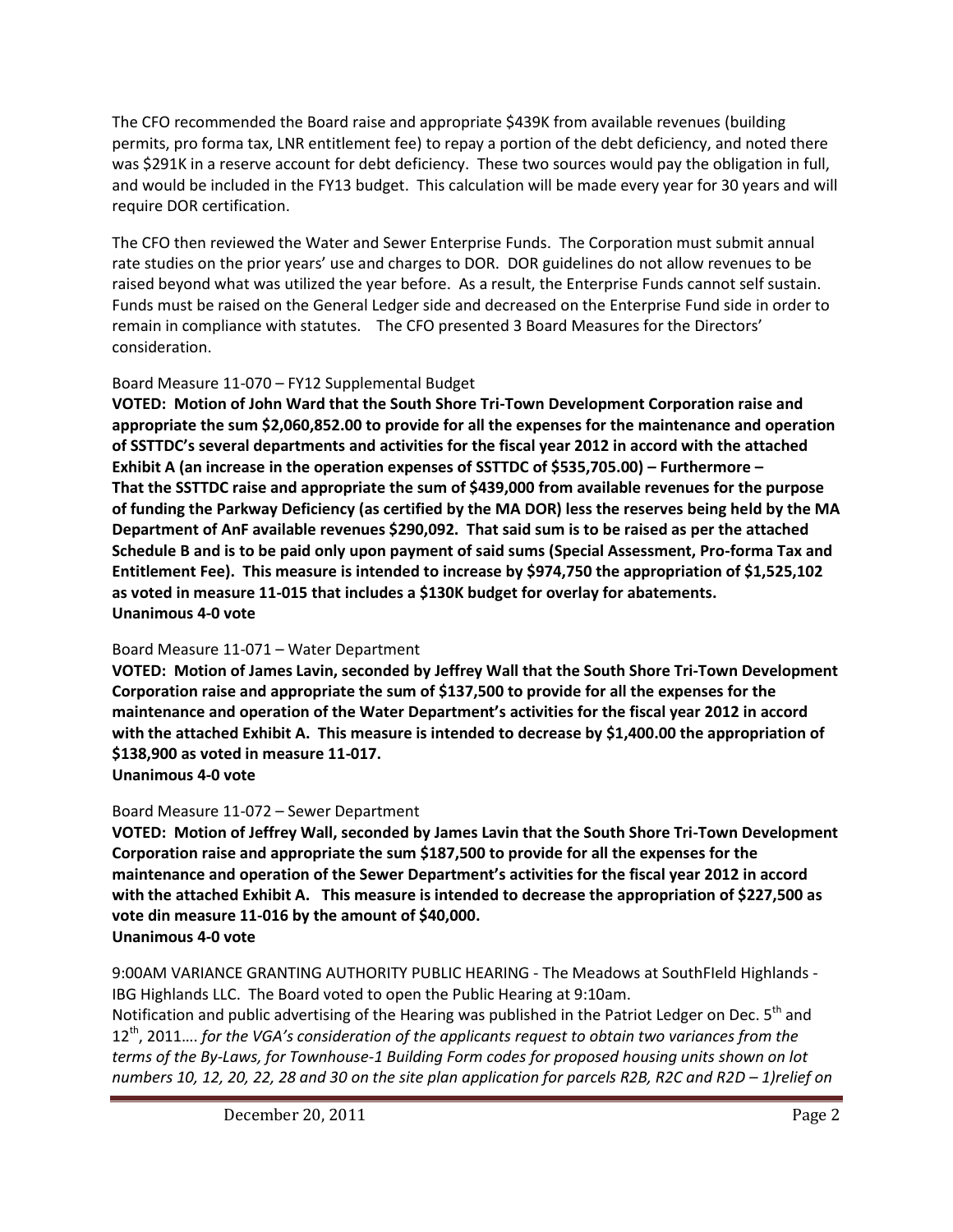*the 10-foot minimum/maximum front setback – and 2) relief on the 24" maximum projection into the required front setback areas on building elements such as windows, balconies and similar architectural features for Townhouse-1 units…*

Mr. Mike Farias, LDD Collaborative, identified five IBG lots to be built on Parkview Street, and one lot on the corner of Parkview St. and Memorial Grove Ave that were included in the application.

Mr. Wall was informed that this variance request was consistent with the first phase of variance requests, resulting in variety and articulation between the individual units and the streetscape.

Mr. Lavin was informed that the prior approved setback variance complied with the spirit of the design guidelines.

There were no public hearing comments on the variance request of IBG Highlands LLC on the Townhouse-1 Building form code.

## **VOTED: Motion of Jeffrey Wall, seconded by John Ward to close the public hearing at 9:15am Unanimous 4-0 vote**

# Board Measure 11-064 Variance Request – IBG Highlands TH-1

**VOTED: Motion of Jeffrey Wall, seconded by James Lavin, to approve, subject to the terms of the Board's decision, the variance application submitted by IBG Highlands, LLC dated October 24, 2011 by allowing relief from the required front setback associated with the proposed townhouse-1 units shown on lot numbers 10, 12, 20, 22, 28 and 30 on IBG Highlands, LLC's approved site plan application for parcels R2B, R2C, and R2D and allowing relief from the maximum projection of building elements allowed in the front setback associated with the proposed townhouse-1 units shown on lot numbers 10, 12, 20, 22, and 28 on IBG Highlands, LLC's approved site plan application for parcels R2B, R2C and R2D.**

# **Unanimous 4-0 vote**

9:05 VARIANCE GRANTING AUTHORITY PUBLIC HEARING - The Meadows at SouthFIeld Highlands, IBG Highlands. The Board opened the hearing at 9:16AM.

Notification and public advertising of the Hearing was published in the Patriot Ledger on Dec. 5<sup>th</sup> and 12th, 2011 … *for the VGA's consideration of the applicants request to obtain relief on Townhouse-2 front setback for garden court type units to be built along Memorial Grove Avenue and Snowbird Ave. The Special Permit Granting Authority reviewed at length and made a finding at the November Board Meeting, that a garden court detached residential units would be regulated by the Townhouse-2 Building Form Code….*

Mr. Farias identified the 8 lots involved in this variance request. A Garden Court unit concept was discussed at length during a meeting of the SPGA on November 1, 2011.

There were no public hearing comments on the variance request of IBG Highlands LLC on the Townhouse-2 Building form code.

# **VOTED: Motion of Jeffrey Wall, seconded by John Ward to close the public hearing at 9:19am Unanimous 4-0 vote**

Board Measure 11-065 – Variance Request, IBG Highlands – TH-2

**VOTED: Motion of Jeffrey Wall, seconded by John Ward, to approve, subject to the terms of the Board's decision, the variance application submitted by IBG Highlands, LLC dated October 24, 2011 by allowing relief from the required front setback associated with the proposed townhouse-2 units shown on lot numbers 15, 16, 17, 18, 23, 24, 25 and 26 on IBG Highlands, LLC's approved site plan application for parcels R2B, R2C and R2D. Unanimous 4-0 vote**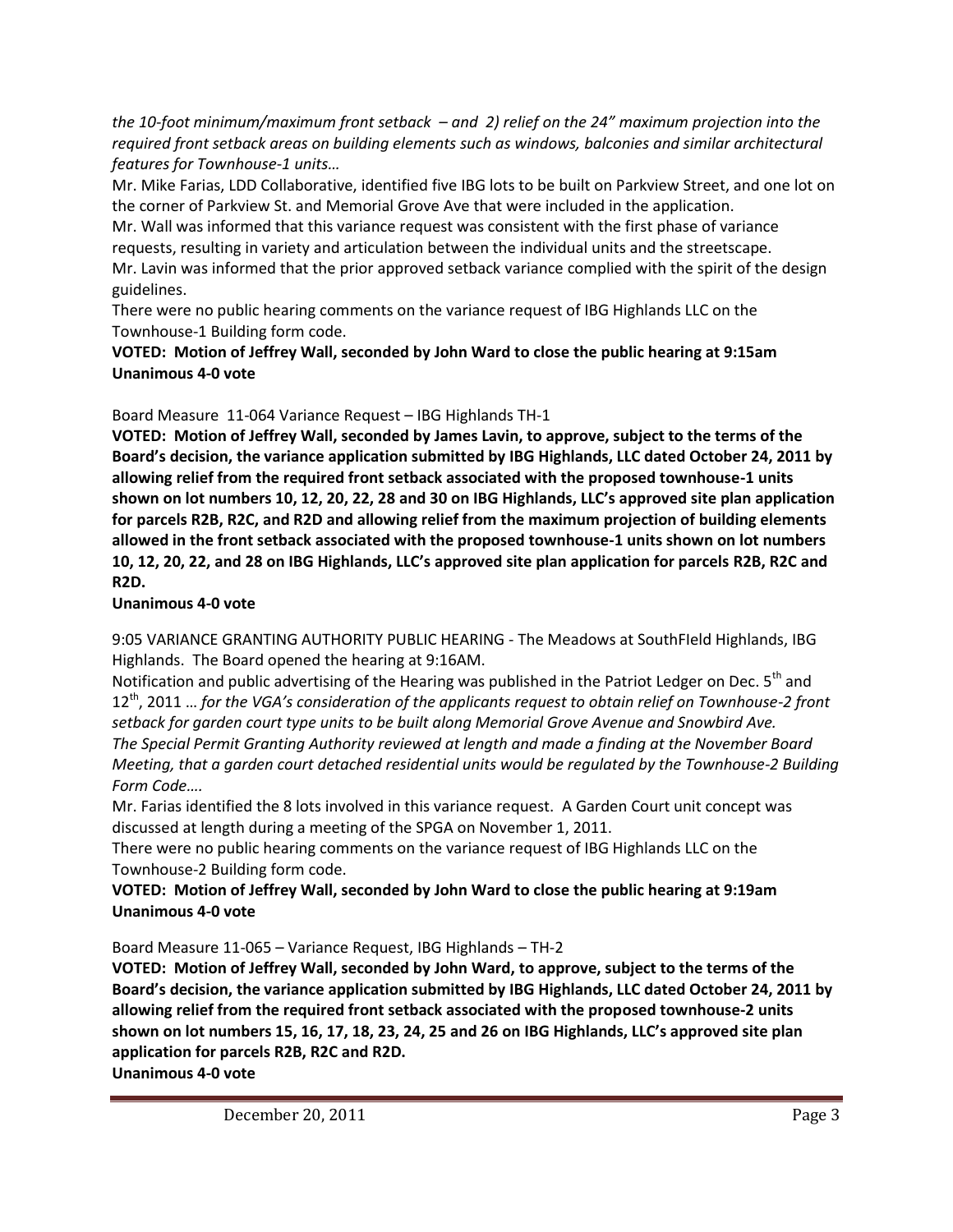9:10AM SSTTDC CONSERVATION COMMISSION PUBLIC HEARING – Rice SouthField LLC The Board opened the hearing at 9:20am.

Notification and public advertising of the Hearing was published in the Patriot Ledger on Dec. 5<sup>th</sup> and 12th, 2011… *for the ConCom consideration of the Notice of Intent (NOI) submitted by Rice SouthFIeld, LLC for the Eventide at SouthFIeld project. Portions of the proposed project are located within buffer zones to Bordering Vegetated Wetlands (BVW), Riverfront Area and Bordering Land Subject to Flooding...*

Mr. Brian Brewer, Kimley Horn Assoc., presented the work items subject to ConCom jurisdiction for the 216 senior living apartments and 46-bed skilled nursing facility project including: structured and open parking, multi use path, stormwater treatment and landscaping.

The Conservation Agent stated he had reviewed the NOI and prepared an Order of Conditions and noted that the work in the 50-ft. buffer zone to the BVW would improve existing conditions for wildlife habitat. Mr. Ivas also noted that 75% of the plants on the landscape plan were not found on the approved plant list, however, he did not object to their use.

Mr. Lavin was informed that the peat deposits were 20 ft. deep in some areas, but averaged 5 ft. deep across the site (and below proposed buildings). A final plan for the removal of peat materials and a filling process was still pending, and the plan would be submitted to SSTTDC for approval at a later date. The Chairman was informed construction would likely begin in late 2012, and that the proposed peat removal operation would not affect runoff to French's Stream. Mr. Ivas noted that approximately 60% of the project's stormwater runoff would be treated on site, and the other 40% would be collected and discharged to the existing West Detention Pond.

Mr. Wall was informed the parking garage would intrude 20 ft. into the outer 50 ft. BVW buffer zone on the north portion of the site.

There were no public comments on the Notice of Intent by Eventide at SouthField for project locations within the buffer zones.

**VOTED: Motion of Jeffrey Wall, seconded by James Lavin, to close the public hearing at 9:30am Unanimous 4-0 vote**

Board Measure 11-066 – NOI – Eventide at SouthFIeld

**VOTED: Motion of James Lavin, seconded by John Ward, to approve the Notice of Intent dated November 30, 2011 submitted by Rice SouthField, LLC associated with the Eventide at SouthField project. All conditions of the approval shall be as noted in the Order of Conditions prepared by the corporation's conservation agent.**

**Unanimous 4-0 vote**

## 9:15AM BOARD OF DIRECTORS PUBLIC HEARING – TAX CLASSIFICATION

The Board opened the hearing at 9:31am.

Notification and public advertising of the Hearing was published in the Patriot Ledger on Dec. 5<sup>th</sup> and 12th, 2011… *for the Board of Directors to adopt a residential factor to be used by the Board of Assessors to determine the percentages of the Fiscal Year 2012 local tax levy….*

The Chief Financial Officer noted DOR certification occurred. Total value of parcels subject to taxation for FY12 was about \$56.4M. If the tax rate were to be single it would be \$19.82. If the Board votes to shift the burden between residential and commercial, the residential tax rate would be \$12.89 and the commercial rate would be \$23.89. Mr. Wilson provided a comparison of community tax rates approved by DOR for FY12 which ranked SSTTDC in third place among the split-rate communities on residential properties; and in line with other communities on the commercial tax rate. The Board was informed that the adopted tax rate would not hit maximum levy, (\$300K capacity). Mr. Lavin was informed that if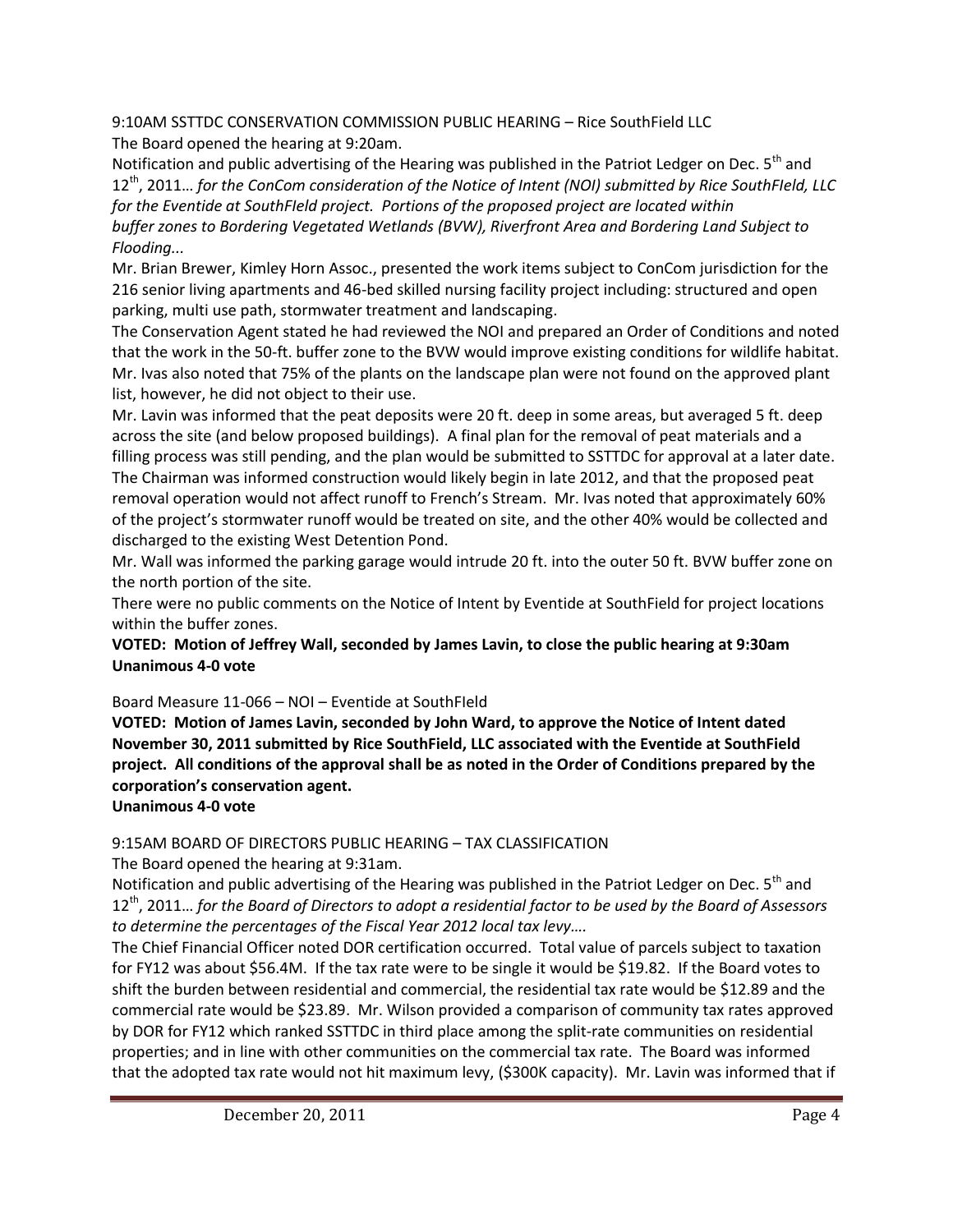the Corporation needed the \$300K, notification would be submitted to DOR, and they would calculate and certify a different residential tax rate for 100% levy limit (probably closer to \$15).

Mr. Wall was informed of LNR's endeavors to bring in commercial development. The CEO noted LNR was considering a donation of a portion of land to spurn commercial development. In a cooperative effort, the Corporation was considering a TIF arrangement in hopes of a commercial land deal.

## PUBLIC HEARING COMMENTS

Ms. Hilbert, Weymouth, inquired why a TIF at SouthField and was informed of a stressed commercial market with no movement, no available money to attract business into the Base (high construction costs), and a surplus of properties outside the Base available for lease. LNR has offered land with a value of \$2M to the first commercial occupant. SSTTDC believed a TIF would provide a tax rate incentive plus credits at state level, and would hopefully propel development in the area. The Secretary of Housing and Development would work with SSTTDC and LNR in an effort to jump start commercial sales. A proposed TIF would require the Public Hearing process.

## **VOTED: Motion of Jeffrey Wall, seconded by John Ward, to close the public hearing at 10:15am Unanimous 4-0 vote**

## Board Measure 11-073 – Tax Classification Shift

**VOTED: Motion of John Ward, seconded by Jeffrey Wall, to accept the SSTTDC Board of Assessor's recommended classification of property, to apply a commercial factor of 1.20525 with no residential exemption, to authorize the Assessors to compile and submit the Recap Sheet to the Department of Revenue**

#### **Unanimous 4-0 vote**

## APPLICABLE SUBDIVISION BOARD

Approval Not Required – IBG Highlands parcel R2B, R2C, and R2D.

The Project Manager noted IBG Highlands LLC proposed to subdivide parcels R2B, R2C and R2D, the dimensions of the residential lots complied with the frontage requirements of the Zoning & Land Use By-Laws; and the proposed lots fronted on a way shown in the approved Subdivision plan. Mr. Wall was informed that the total number of units were consistent with the recently approved site plan.

# **VOTED: Motion of James Lavin, seconded by John Ward that approval under the Subdivision Control Law was not required for the subdivision of Parcels R2B R2C and R2D as shown on the ANR Plan of Land dated December 1, 2011**

# **Unanimous 4-0 vote**

# Fifth Revision to the Phase 1A Definitive Subdivision Plan

Mr. Brewer presented the proposed roadway and utility design plan revisions - extending Snow Bird Avenue to Memorial Grove Avenue. The revised area also included a subdivision of the garden court lots which fronted on common open space adjacent to Snow Bird Ave. The Project Manager stated the roadway, utility and drainage work were all consistent with the Master Plan. The Board was informed that LNR was working on incorporating monumentation to commemorate significant historical events that occurred at the former SWNAS (such as the Snow Bird Blimp's flight records), and that the Phase 1A Definitive Subdivision Plan would be ready for vote in January, as the technical plan review would be completed.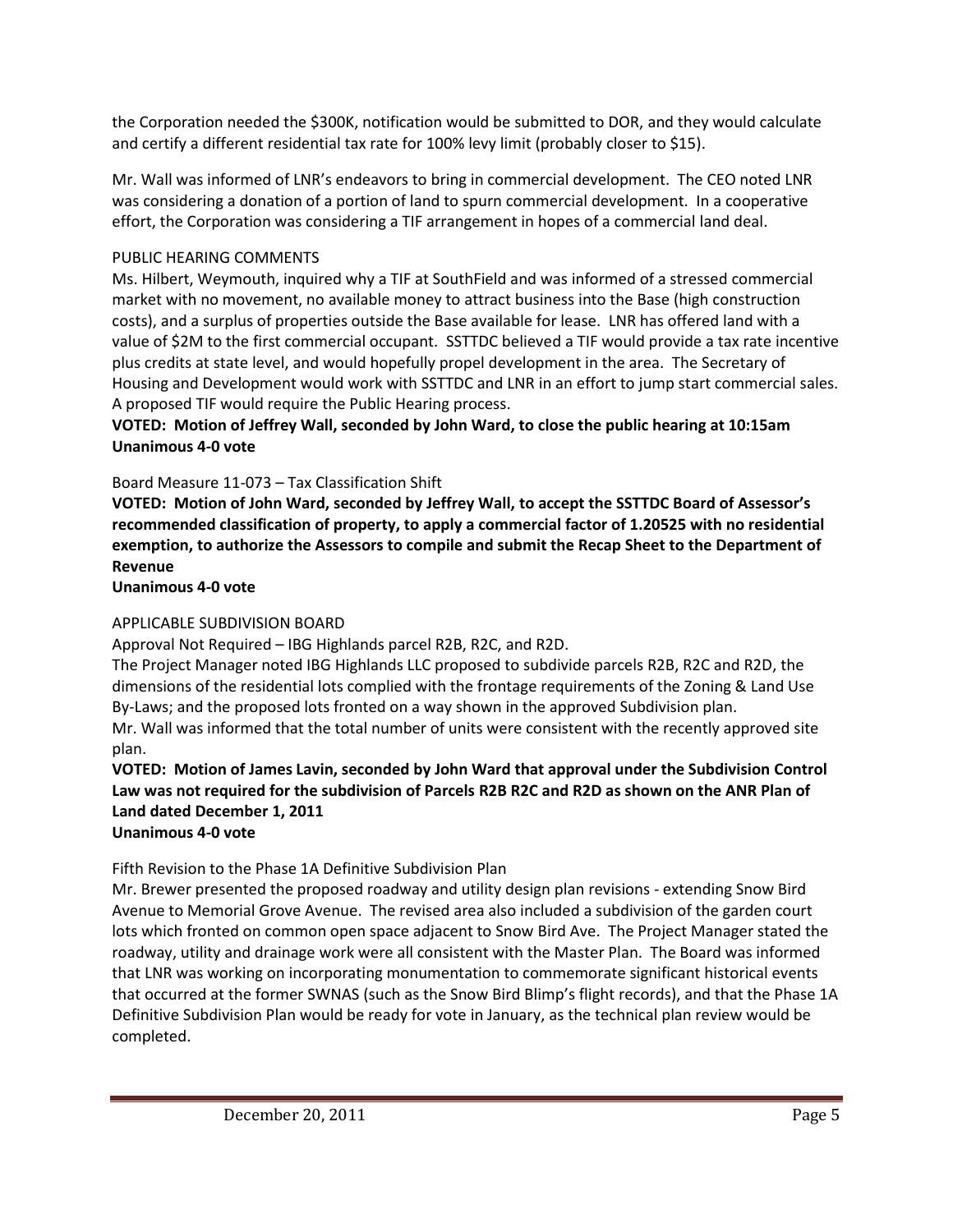### ADVISORY BOARD DISCUSSIONS AND UPDATES

The CEO updated the Advisory Board on several issues noting the final land transfer occurred on Dec. 15<sup>th</sup>, final price to NAVY was \$25M which included 556 EDC acres and 155 PBC acres (124 acres were held back by NAVY for continued environmental cleanup). In the past 3 years the Corporation obtained a \$30M East West Parkway Contract, a \$12.5M infrastructure bond and a completed land transfer. Hangar 1 demolition process had begun, East West Parkway Project was under construction, Residential units within Phase 1A Development Plan were under construction, 10 units were already occupied, and the Host Communities were receiving payments from LNR's land sales.

Mr. Koplovsky was informed that tax revenue generated to pay the Parkway obligation was not cumulative. Per the agreement, each year would stand alone to determine if new state revenue met or exceeded the debt service. New state revenue calculations included wages earned on the Base, materials purchased for reconstruction on the Base, and sales tax generated from that. The Corporation had to show \$1.9M in new state revenue during FY12.

A discussion ensued on the split rate tax, reaching a meaningful reduction to the residential rate, maintaining a competitive commercial tax rate, and good government incentives. Further discussion ensued on the NAVY Clean-up, the removal of all underground storage tanks, and EPA and DEP monitoring programs. Mr. Hughes was informed that the 124 acres carved out by NAVY were expected to be cleaned and transferred by 2014. Mr. Blanchard was informed that there were no Activity Use Limitations (AULs) expected on any coming acres from NAVY. LNR, DEP, EPA and SSTTDC were comfortable with the (AUL) covenants that were placed on two deeds from the first land transfer.

Mr. Shea was informed that the DOR value and tax certification was a herculean task due to a triennial year, the parkway deficiency, closed military installation values and DOR's learning process on SSTTDC's government structure (the only one of its kind in the Commonwealth). Discussion ensued on the Special Assessments for Parkway deficiencies, the goal to get into a typical municipal pattern, funding source options for Phase 2 of the Parkway project and the priority status placed on the project by the Commonwealth.

Advisory Board Members requested a master map of SouthFIeld with street names and development construction. The Board's letter to Mr. Littlefield was amended to include his 5 years on the NASPC, a total of 16 years of volunteer service.

Advisory Board prior minutes -

# **VOTED: Motion of Bill Koplovsky, seconded by Gene Blanchard, to approve the minutes of April 14, 2011**

#### **Unanimous vote**

The Advisory Board's next meeting with the Chief Financial Officer for budget discussion would be scheduled during the first week of February ( $7<sup>th</sup>$ , 8th, or  $9<sup>th</sup>$ ) at 6:30pm.

## **VOTED: Motion of Bill Koplovsky, seconded by Gene Blanchard, to adjourn the meeting Unanimous vote**

The Advisory Board meeting adjourned at 10:56am